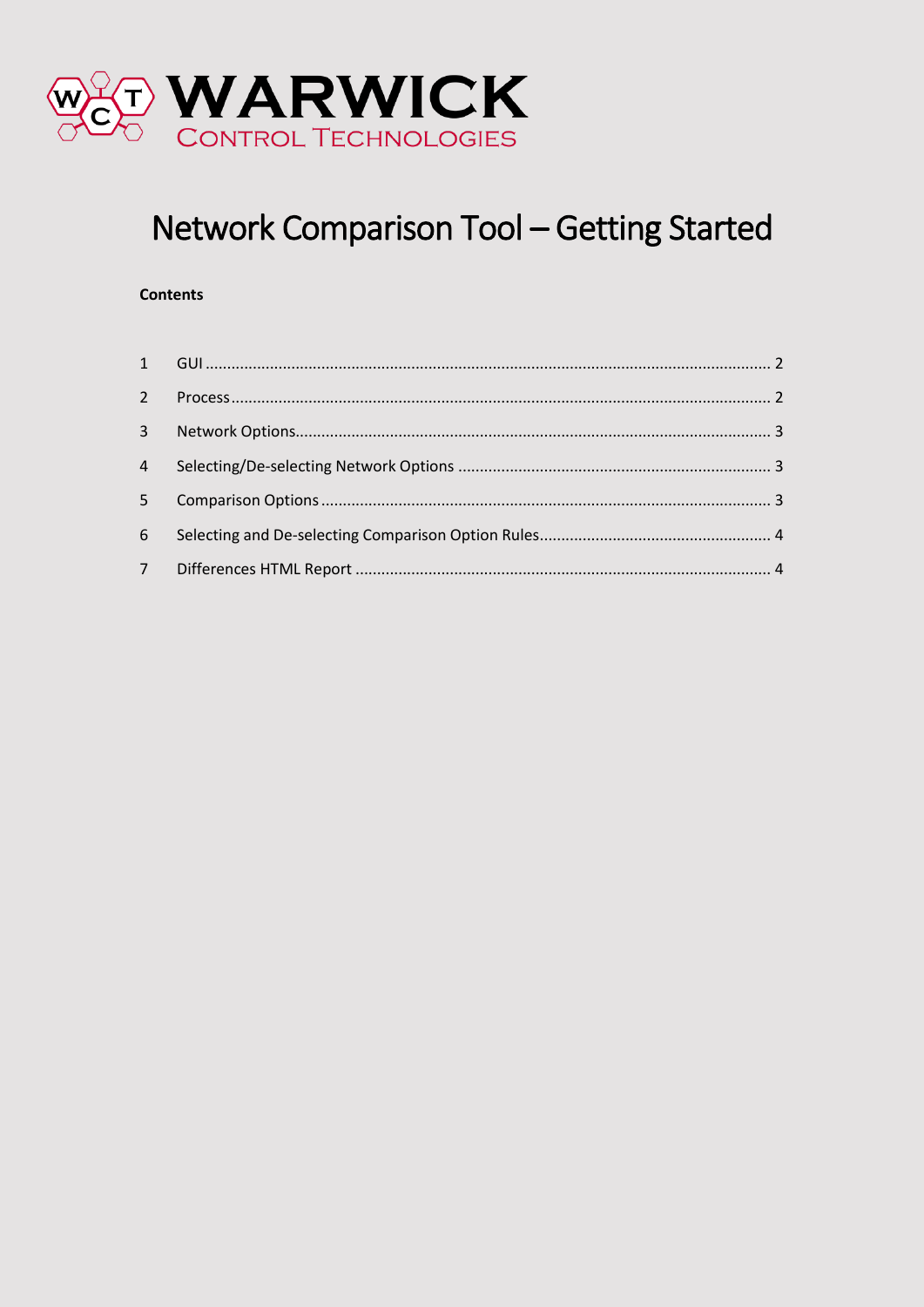

<span id="page-1-0"></span>**1 GUI**

|  | Network Comparison Tool                              |                    |             |   |                      |
|--|------------------------------------------------------|--------------------|-------------|---|----------------------|
|  | File<br>Help                                         |                    |             |   |                      |
|  | Selected Network Databases                           |                    |             |   |                      |
|  | Base File:                                           |                    |             |   |                      |
|  | Revised File:                                        |                    |             |   | $\ldots$             |
|  |                                                      |                    |             |   |                      |
|  | Network Options                                      | Comparison Options |             |   |                      |
|  | Please select the network<br>nodes and messages that |                    | Compare All | Ÿ | Refresh Network View |
|  | need to be compared                                  |                    |             |   |                      |
|  |                                                      |                    |             |   |                      |
|  |                                                      |                    |             |   |                      |
|  |                                                      |                    |             |   |                      |
|  |                                                      |                    |             |   |                      |
|  |                                                      |                    |             |   |                      |
|  |                                                      |                    |             |   |                      |
|  |                                                      |                    |             |   |                      |
|  |                                                      |                    |             |   |                      |
|  |                                                      |                    |             |   |                      |
|  |                                                      |                    |             |   | Compare              |

#### <span id="page-1-1"></span>**2 PROCESS**

- Load in **Base File**
- Load in **Revised File**
- Compare

Note: As preparation for "Compare at Node Level" you will need to ensure that both Base and Revised files have the same name for the Node/ECU that you are comparing. For example if you are comparing for an *Engine Control Module*, the **Base File** might have the name ECM, so you will need to ensure that the **Revised File** has the same Node/ECU name within it.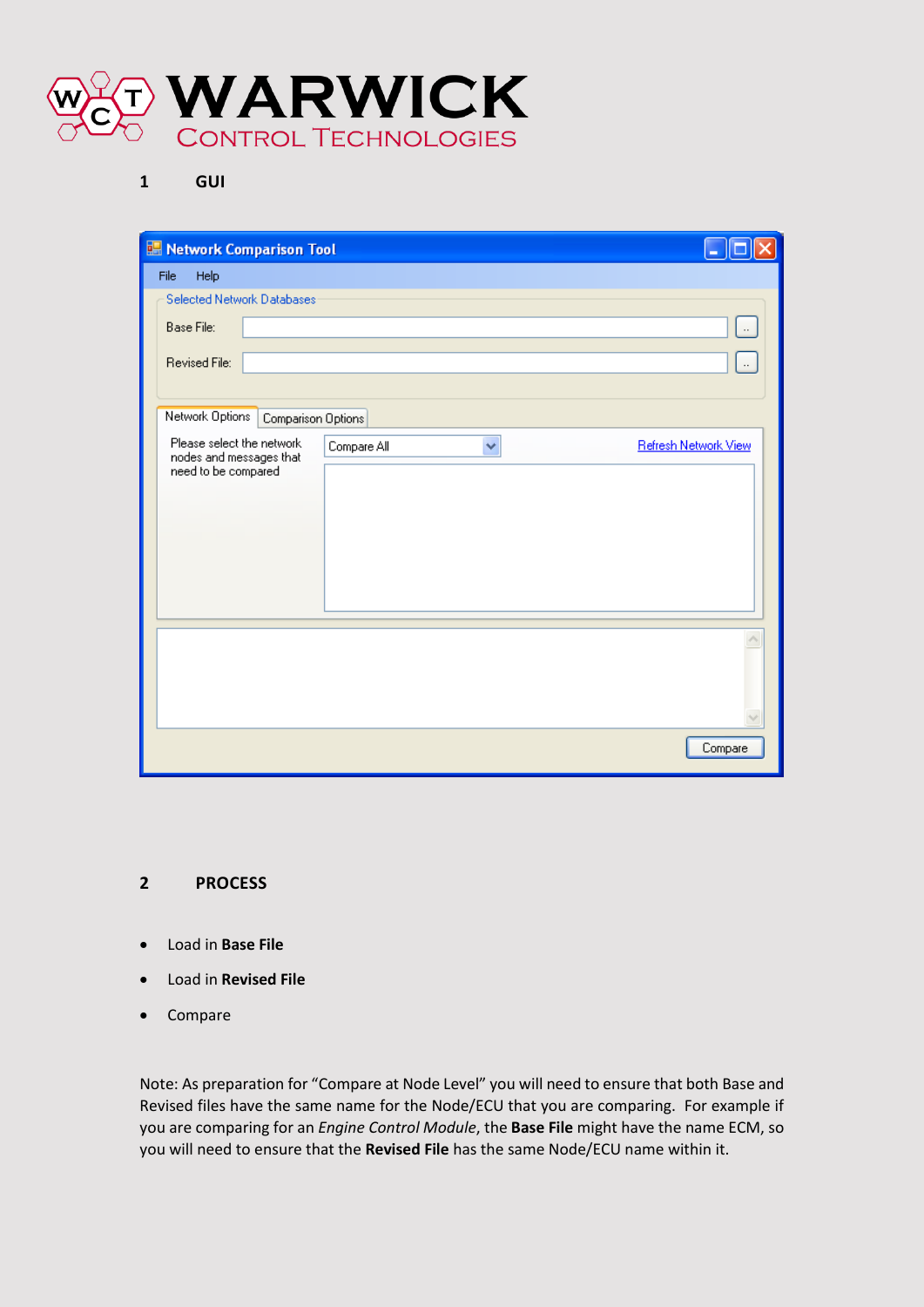

# <span id="page-2-0"></span>**3 NETWORK OPTIONS**

| <b>Network Option</b>    | <b>Description</b>                                |
|--------------------------|---------------------------------------------------|
| Compare All              | Compares everything                               |
| Compare at node level    | Removes messages that are unassigned to a<br>node |
|                          | Allows selection one, some or all nodes           |
| Compare at message level | Allows selection one, some or all messages        |

# <span id="page-2-1"></span>**4 SELECTING/DE-SELECTING NETWORK OPTIONS**

In **Network Options**, set **Compare at node level** or **Compare at message level** and right click over the network nodes or messages. **Select All** and **Deselect All** options will be provided.

# <span id="page-2-2"></span>**5 COMPARISON OPTIONS**

| <b>Comparison Name</b>     | <b>Description</b>                              |
|----------------------------|-------------------------------------------------|
| Message id comparison      | Compares CAN message ID and reports any changes |
| Message name comparison    |                                                 |
| Message removed comparison |                                                 |
| Message added comparison   |                                                 |
| Message content comparison |                                                 |

Table x: Node Content Comparisons

| <b>Comparison Name</b>      | <b>Description</b> |
|-----------------------------|--------------------|
| Signal name comparison      |                    |
| Signal attribute comparison |                    |
| Signal added comparison     |                    |
| Signal removed comparison   |                    |

Table x: Message Content Comparisons

Continued over page…